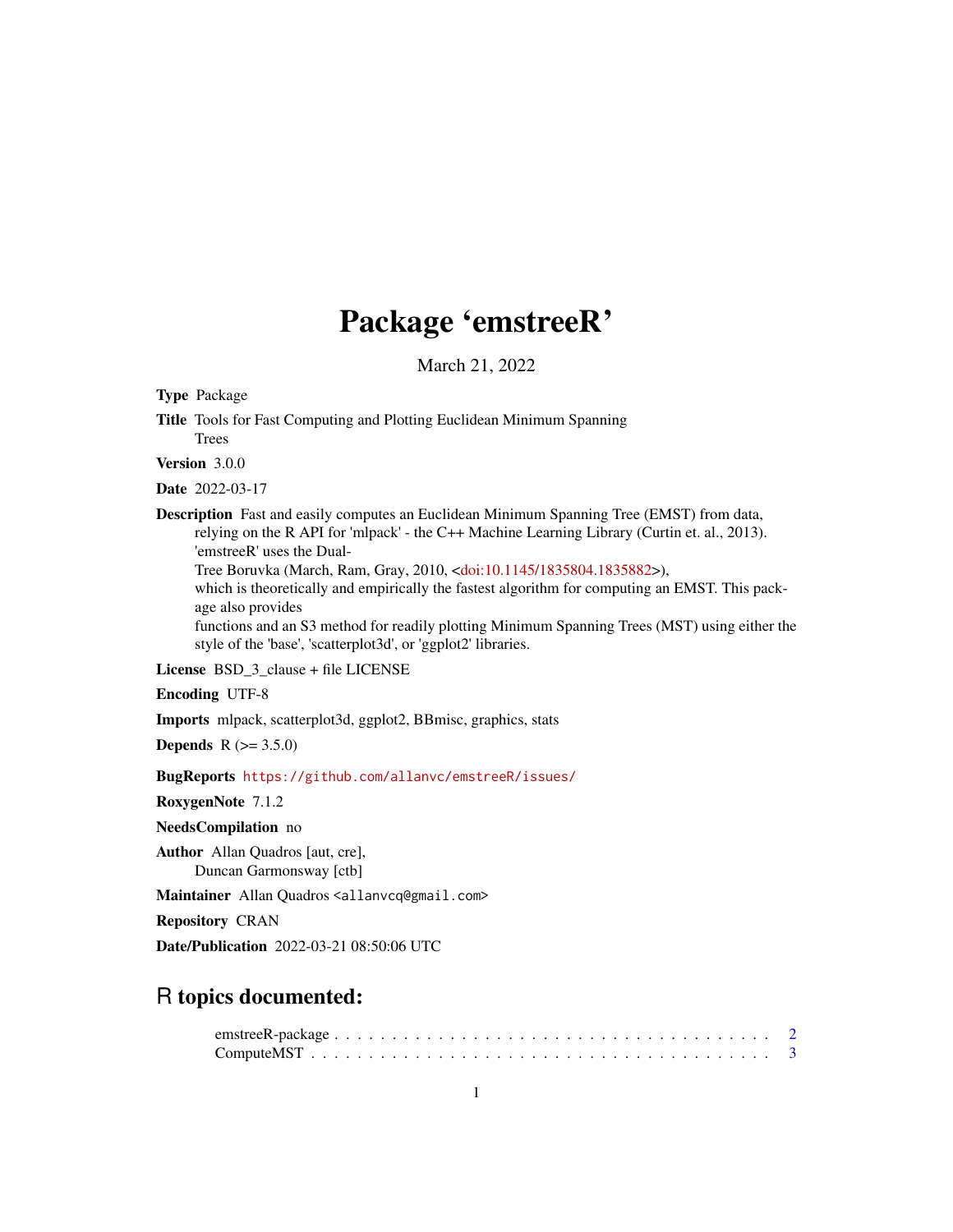<span id="page-1-0"></span>

emstreeR-package *Euclidean Minimum Spanning Tree*

#### Description

The **emstreeR** package enables R users to fast and easily compute an Euclidean Minimum Spanning Tree from data.

#### Introduction

This package relies on **ReppMLPACK** to provide an R interface for the Dual-Tree Boruvka algorithm (March, Ram, Gray, 2010) implemented in 'mlpack' - the C++ Machine Learning Library (Curtin et. al., 2013). The Dual-Tree Boruvka is theoretically and emiprically the fastest algorithm for computing an Euclidean Minimum Spanning Tree (EMST).

#### Computing the Minimum Spanning Tree

[ComputeMST](#page-2-1) is the main function of this package. It is a fast wrapper to its C++ homonym from 'mlpack' for computing an Euclidean Minimum Spanning Tree. Compared to functions in other MST related R packages, [ComputeMST](#page-2-1) is easier to use because you can pass your data as a numeric matrix or a data.frame, which are the most common data input formats in the wild. You do not have to put it into a graph format as you otherwise would in other packages.

#### Plotting

'emstreeR' also provides wrapper functions and an S3 method for plotting the resulting MST from [ComputeMST](#page-2-1).

- [plot.MST](#page-3-1) is an S3 method to the generic function [plot](#page-0-0) and produces 2D scatter plots with segments between the points in a 'base' R style, following the linkage order in the MST.
- [plotMST3D](#page-4-1) produces a 3D point cloud with segments between the points, following the linkage order in the MST and using the 'scatterplot3d' package style for plotting.
- [stat\\_MST](#page-5-1) is a 'ggplot2' Stat extension which produces 2D scatter plots with segments based on the linkage order in the MST using the 'ggplot2' style.

#### Author(s)

Author & Mantainer: Allan Quadros <allanvcq@gmail.com>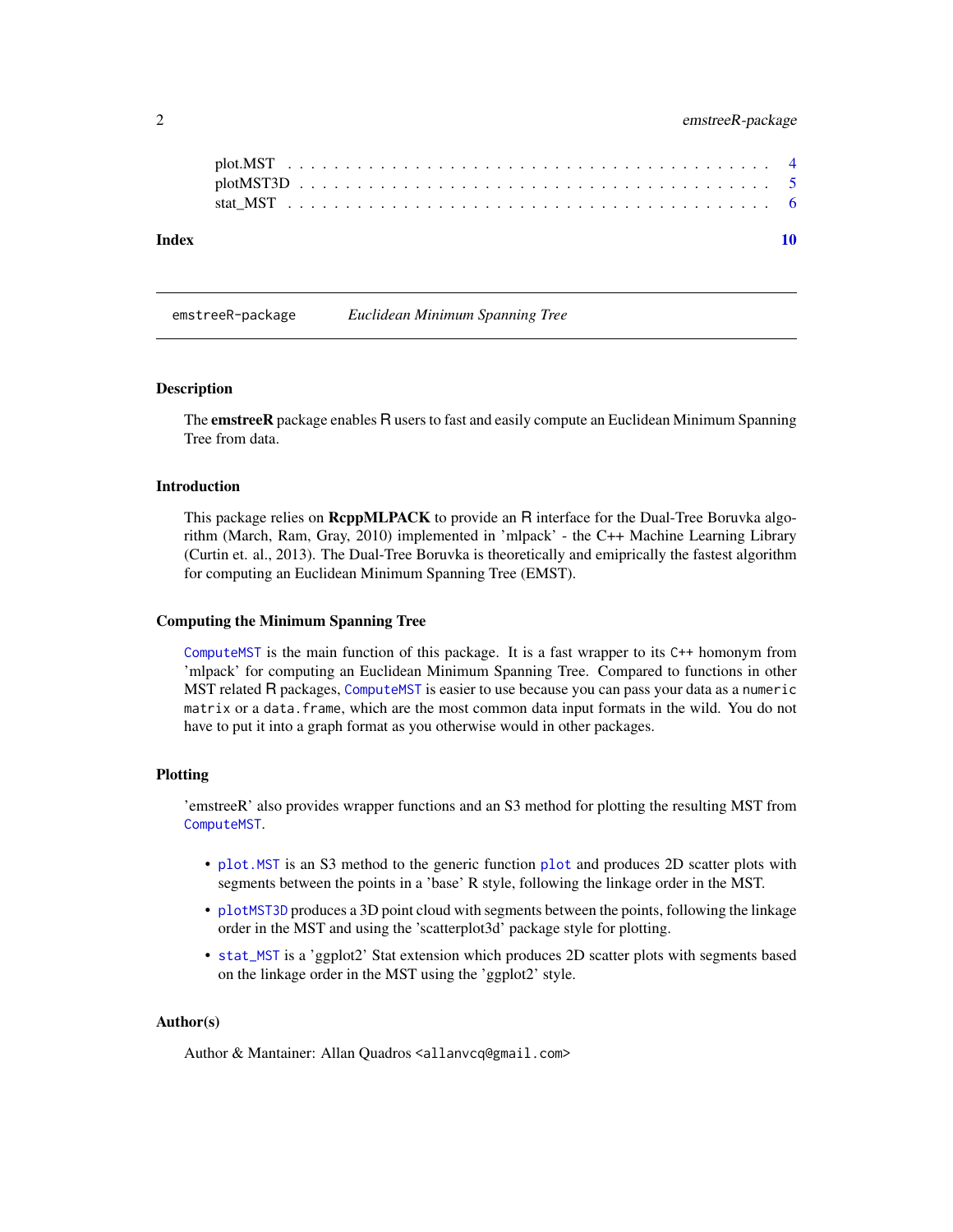#### <span id="page-2-0"></span>Compute MST 3

#### References

March, W. B., and Ram, P., and Gray, A. G. (2010). *Fast euclidian minimum spanning tree: algorithm analysis, and applications*. 16th ACM SIGKDD International Conference on Knowledge Discovery and Data mining, July 25-28 2010. Washington, DC, USA. doi:10.1145/1835804.1835882.

Curtin, R. R. et al. (2013). Mlpack: A scalable C++ machine learning library. *Journal of Machine Learning Research*, v. 14, 2013.

#### See Also

Useful links:

• mlpack: <https://www.mlpack.org/>

<span id="page-2-1"></span>ComputeMST *Euclidean Minimum Spanning Tree*

#### Description

Computes an Euclidean Minimum Spanning Tree (EMST) from the data. ComputeMST is a wrapper around the homonym function in the 'mlpack' library.

#### Usage

 $ComputerMST(x, verbose = TRUE, scale = FALSE)$ 

#### Arguments

|         | a numeric matrix or data. frame.                                               |
|---------|--------------------------------------------------------------------------------|
| verbose | If TRUE, mutes the output from the $C++$ code.                                 |
| scale   | If TRUE, it will scale your data with scale before computing the the minimum   |
|         | spanning tree and the distances to be presented will refer to the scaled data. |

#### Details

Before the computation, ComputeMST runs some checks and transformations (if needed) on the provided data using the data\_check function. After the computation, it returns the 'cleaned' data plus 3 columns: from, to, and distance. Those columns show each pair of start and end points, and the distance between them, forming the Minimum Spanning Tree (MST).

#### Value

an object of class MST and data.frame.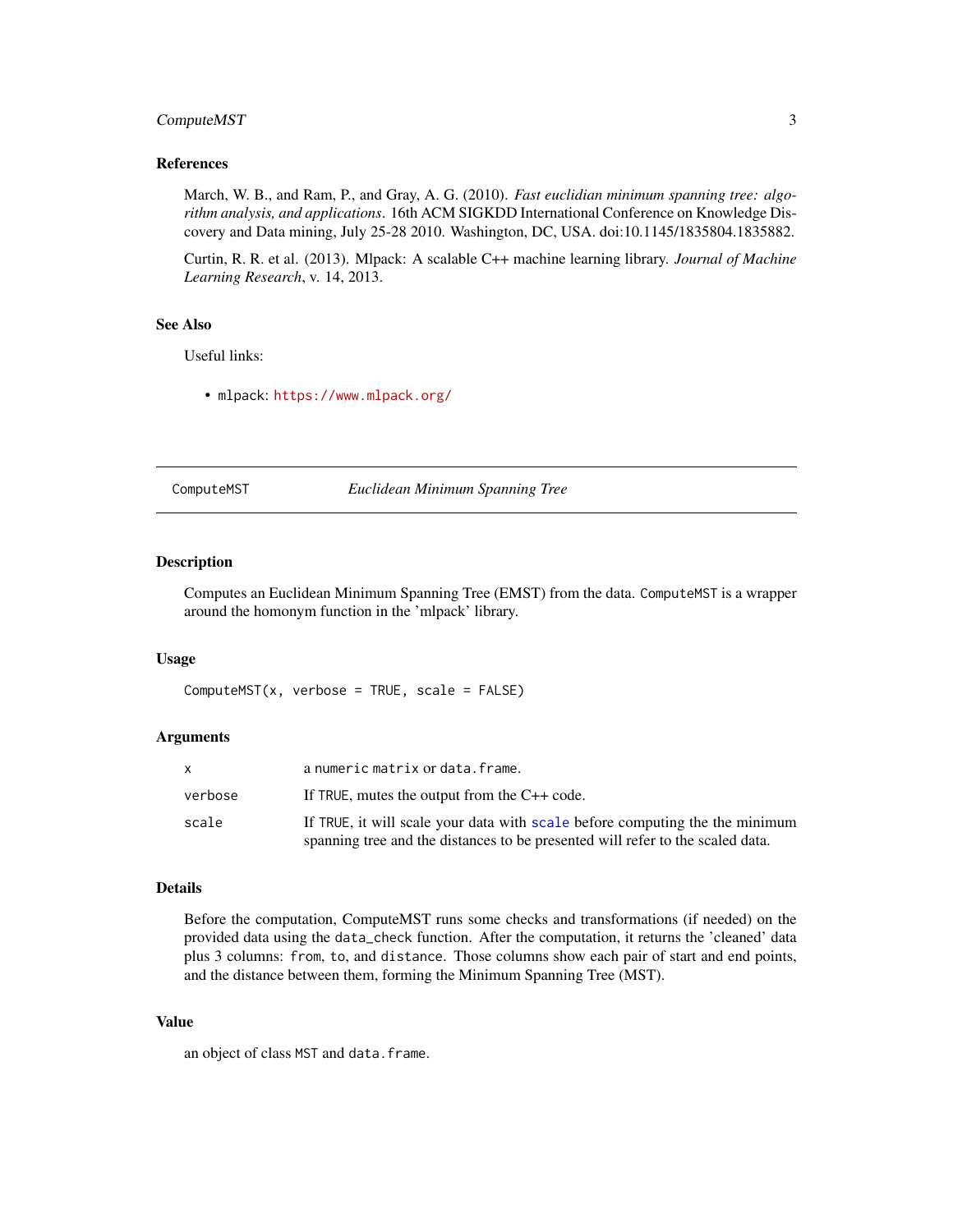It is worth noting that the afore mentioned columns (from, to, and distance) have no relationship with their respective row in the output MST/data. frame object. The authors chose the data. frame format for the output rather than a list because it is more suitable for plotting the MST with the new 'ggplot2' Stat ([stat\\_MST](#page-5-1)) provided with this package. The last row of the output at these three columns will always be the same: 1 1 0.0000000. This is because we always have n-1 edges for n points. Hence, this is done to 'complete' the data.frame that is returned.

#### Examples

```
## artifical data
set.seed(1984)
n < -15c1 <- data.frame(x = rnorm(n, -0.2, sd = 0.2), y = rnorm(n, -2, sd = 0.2))
c2 <- data.frame(x = rnorm(n, -1.1, sd = 0.15), y = rnorm(n, -2, sd = 0.3))
d \leq -rbind(c1, c2)d <- as.data.frame(d)
## MST:
out <- ComputeMST(d)
out
```
<span id="page-3-1"></span>

#### plot.MST *Plot method for 'MST' objects*

#### Description

Plots a 2D Minimum Spanning Tree (MST) by producing a scatter plot with segments using the generic function [plot](#page-0-0).

#### Usage

```
## S3 method for class 'MST'
plot(x, ..., V1 = 1, V2 = 2, col.pts = "black", col.segts = "black", ly = 3)
```
#### **Arguments**

| x              | a MST class object returned by the ComputeMST function.                                                      |
|----------------|--------------------------------------------------------------------------------------------------------------|
| $\cdot$        | further graphical parameters.                                                                                |
| V <sub>1</sub> | the numeric position or the name of the column to be used as the x coordinates<br>of the points in the plot. |
| V <sub>2</sub> | the numeric position or the name of the column to be used as the y coordinates<br>of the points in the plot. |
| col.pts        | color of the points (vertices/nodes) in the plot.                                                            |

<span id="page-3-0"></span>

#### Note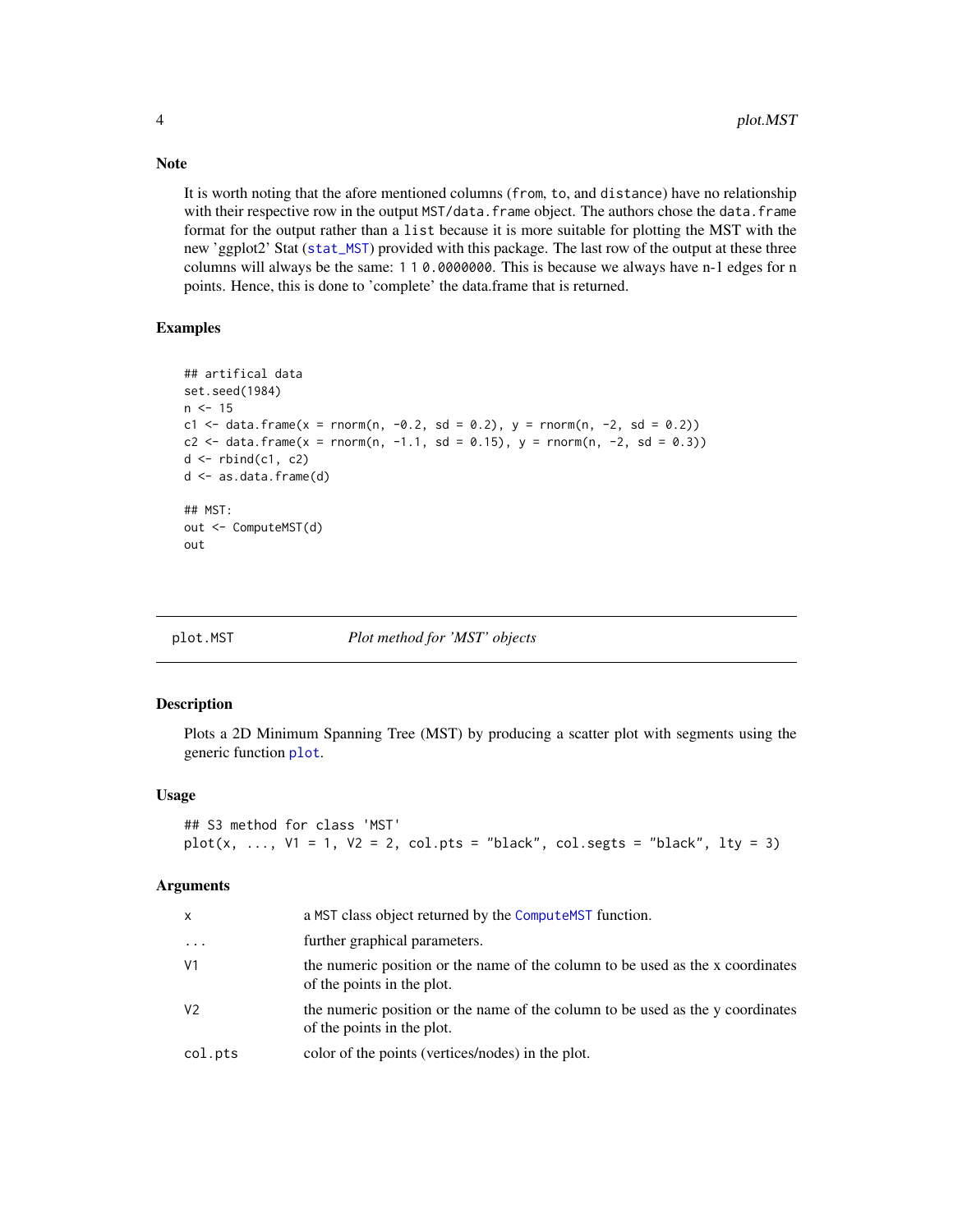#### <span id="page-4-0"></span>plotMST3D 5

| col.segts | color of the segments (edges) in the plot.                                                                                                                                                       |
|-----------|--------------------------------------------------------------------------------------------------------------------------------------------------------------------------------------------------|
| ltv       | line type. An integer or name: $\theta$ = "blank", 1 = "solid", 2 = "dashed", 3 =<br>"dotted", $4 =$ "dotdash", $5 =$ "longdash", $6 =$ "twodash". The default for<br>'MST' objects is "dotted". |

#### Examples

```
## 2D artifical data
set.seed(1984)
n < -15c1 <- data.frame(x = rnorm(n, -0.2, sd = 0.2), y = rnorm(n, -2, sd = 0.2))
c2 <- data.frame(x = rnorm(n, -1.1, sd = 0.15), y = rnorm(n, -2, sd = 0.3))
c3 \leq c(0.55, -2.4)d <- rbind(c1, c2, c3)
d <- as.data.frame(d)
## MST:
out <- ComputeMST(d)
out
## 2D plot:
plot(out)
# using different parameters
plot(out, col.pts = "blue", col.segts = "red", lty = 2)
```
<span id="page-4-1"></span>plotMST3D *3D Minimum Spanning Tree Plot*

#### Description

Plots a 3D MST by producing a point cloud with segments as a 'scatterplot3d' graphic.

#### Usage

```
plotMST3D(
  tree,
  x = 1,
  y = 2,
  z = 3,
  col.pts = "black",
  col.segts = "black",
  angle = 40,
  ...
\mathcal{L}
```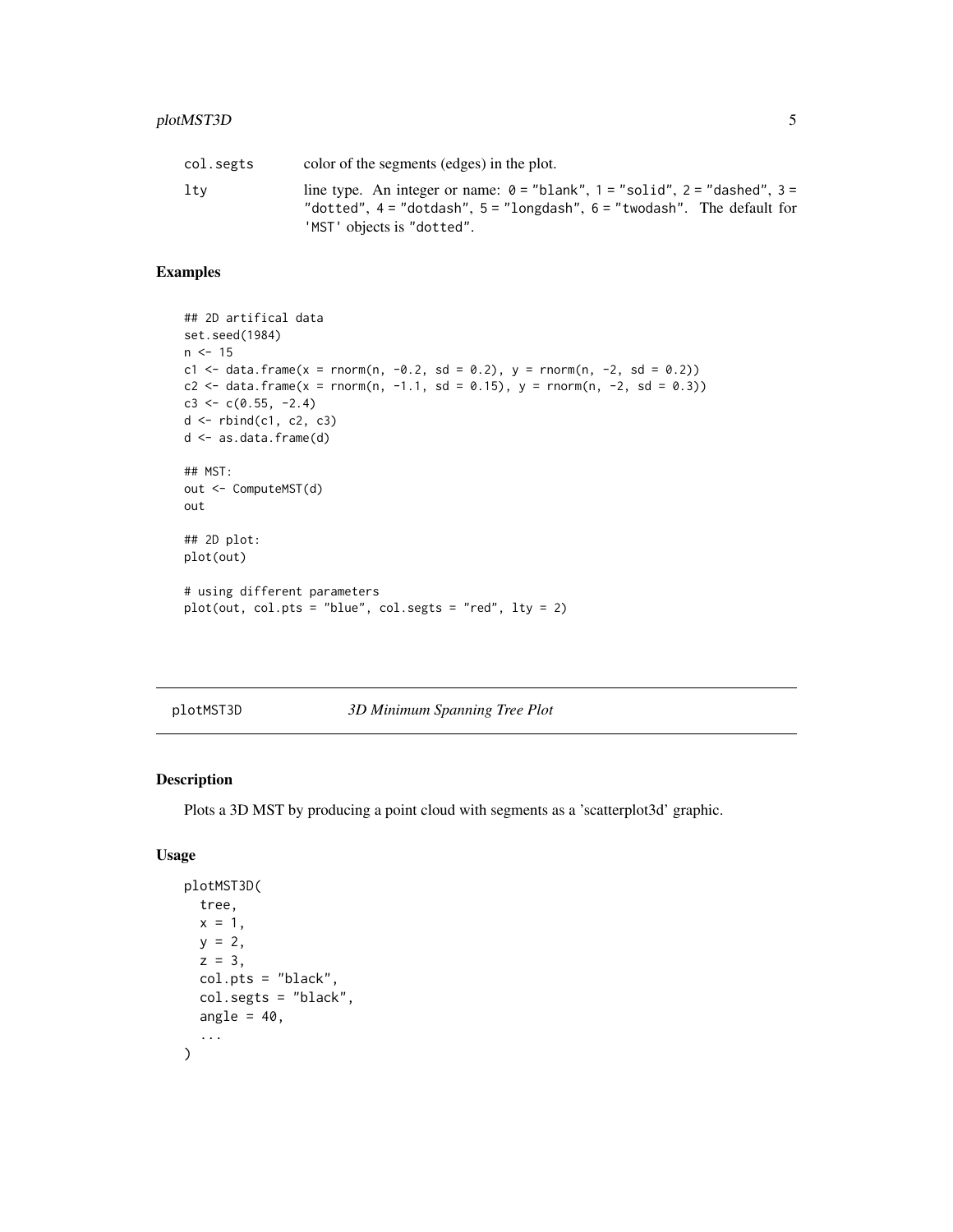#### <span id="page-5-0"></span>Arguments

| tree         | a MST class object returned by the Compute MST () function.                                              |
|--------------|----------------------------------------------------------------------------------------------------------|
| $\mathsf{x}$ | the numeric position or the name of the column to be used as the x coordinates<br>of points in the plot. |
| У            | the numeric position or the name of the column to be used as the y coordinates<br>of points in the plot. |
| z            | the numeric position or the name of the column to be used as the z coordinates<br>of points in the plot. |
| col.pts      | color of points (vertices/nodes) in the plot.                                                            |
| col.segts    | color of segments (edges) in the plot.                                                                   |
| angle        | angle between x and y axis (Attention: result depends on scaling).                                       |
| .            | further graphical parameters.                                                                            |

#### Examples

```
## 3D artificial data:
n1 = 12n2 = 22n3 = 7
n = n1 + n2 + n3set.seed(1984)
mean_vector \leq sample(seq(1, 10, by = 2), 3)
sd_vector <- sample(seq(0.01, 0.8, by = 0.01), 3)
c1 <- matrix(rnorm(n1*3, mean = mean_vector[1], sd = .3), n1, 3)
c2 \le - matrix(rnorm(n2*3, mean = mean_vector[2], sd = .5), n2, 3)
c3 \leq matrix(rnorm(n3*3, mean = mean_vector[3], sd = 1), n3, 3)
d<-rbind(c1, c2, c3)
## MST:
out <- ComputeMST(d)
## 3D PLOT:
plotMST3D(out)
```
<span id="page-5-1"></span>stat\_MST *Euclidean Minimum Spanning Tree Stat Function*

#### Description

A Stat extension for 'ggplot2' to plot a 2D MST by making a scatter plot with segments.

stat\_MST uses the information returned by [ComputeMST](#page-2-1) for producing a 2D Minimum Spanning Tree plot with 'ggplot2' and should be combined with geom\_point().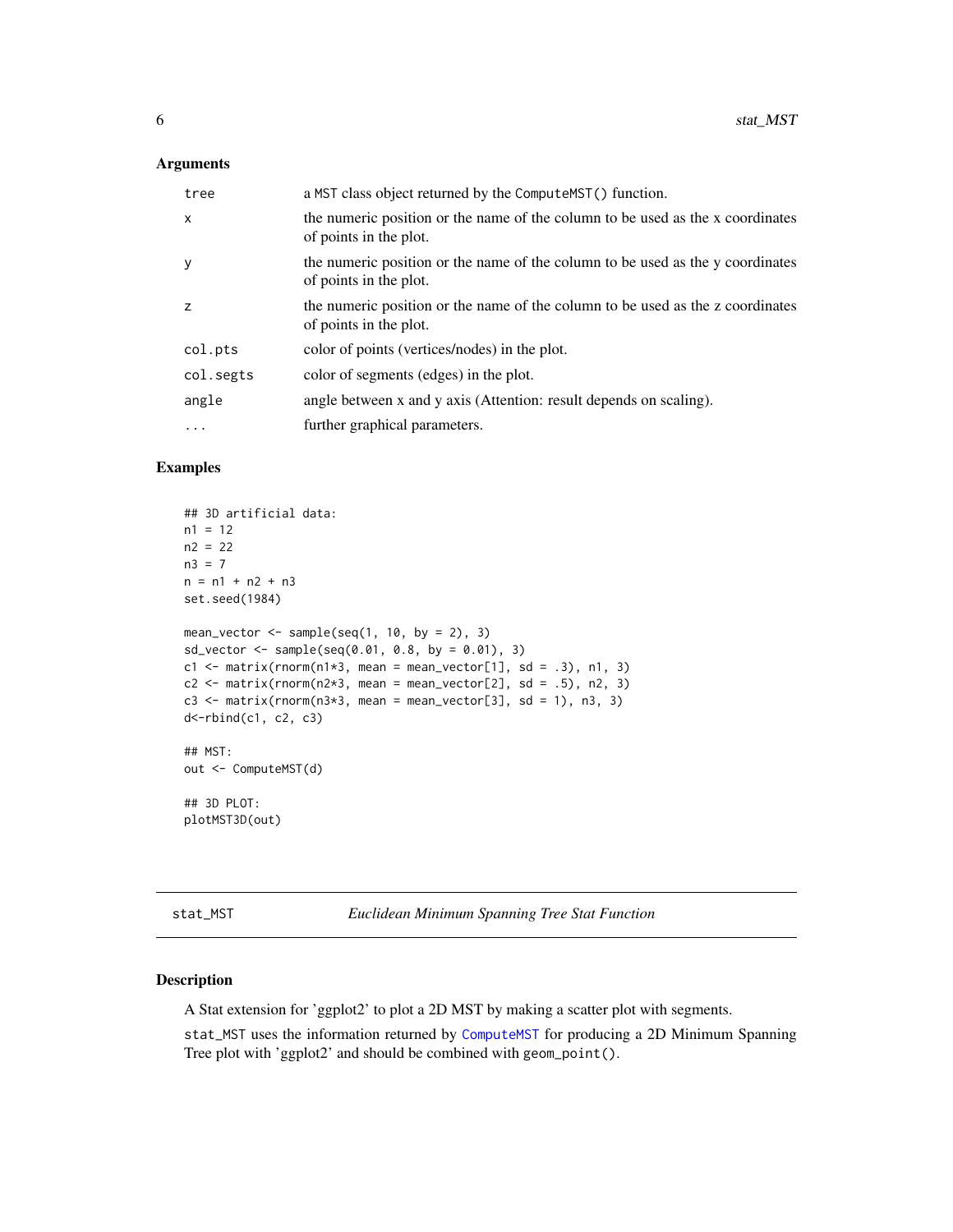#### <span id="page-6-0"></span>stat\_MST 7 7

#### Usage

```
stat_MST(
 mapping = NULL,
 data = NULL,geom = "segment",
 position = "identity",na.rm = FALSE,
 linetype = "dotted",
  show.legend = NA,
 inherit.aes = TRUE,
  ...
\mathcal{L}
```
#### Arguments

| mapping     | The aesthetic mapping, usually constructed with a es or a es_. The required<br>aesthetics are x, y, from, and to. Those are columns of the mst object returned<br>by ComputeMST.                                                                    |
|-------------|-----------------------------------------------------------------------------------------------------------------------------------------------------------------------------------------------------------------------------------------------------|
| data        | a mst class object returned by the Compute MST function.                                                                                                                                                                                            |
| geom        | The geometric object to display the data. The default value is "segment" in<br>order to produce the edges between the vertices.                                                                                                                     |
| position    | The position adjustment to use for overlapping points on this layer                                                                                                                                                                                 |
| na.rm       | a logical value indicating whether NA values should be stripped before the com-<br>putation proceeds.                                                                                                                                               |
| linetype    | an integer or name: $0 =$ "blank", $1 =$ "solid", $2 =$ "dashed", $3 =$ "dotted", 4<br>= "dotdash", 5 = "longdash", 6 = "twodash". The default for 'MST' objects<br>is "dotted".                                                                    |
| show.legend | logical. Should this layer be included in the legends? NA, the default, includes if<br>any aesthetics are mapped. FALSE never includes, and TRUE always includes.                                                                                   |
| inherit.aes | If FALSE, overrides the default aesthetics, rather than combining with them.<br>This is most useful for helper functions that define both data and aesthetics and<br>shouldn't inherit behaviour from the default plot specification, e.g. borders. |
| $\cdots$    | other arguments passed on to layer. This can include aesthetics whose values<br>you want to set, not map. See layer for more details.                                                                                                               |

#### Computed variables

- x x coordinates of the MST start points
- y y coordinates of the MST start points
- xend x coordinates of the MST end points
- yend y coordinates of the MST end points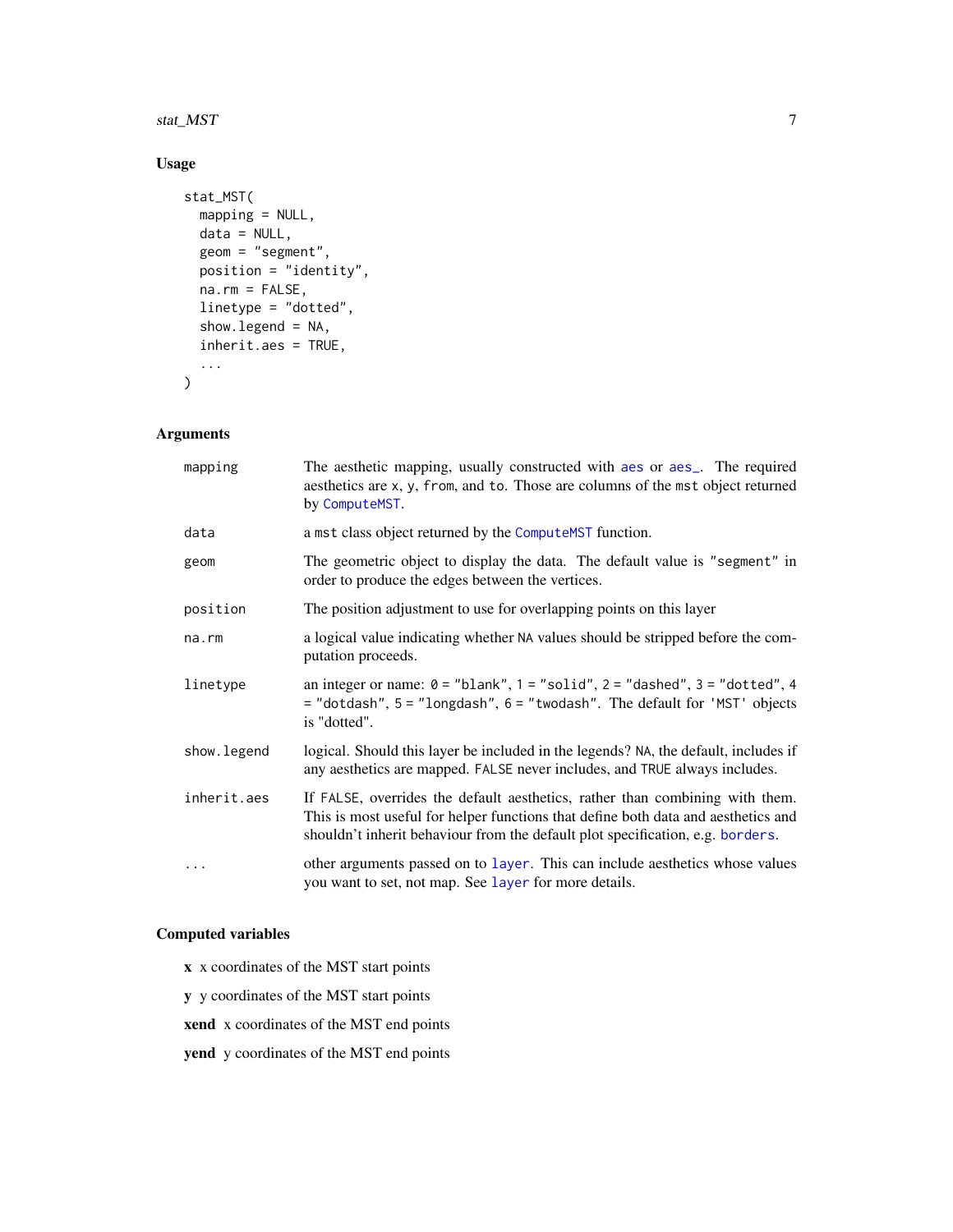#### Examples

```
## 2D artificial data:
set.seed(1984)
n < -15c1 <- data.frame(x = rnorm(n, -0.2, sd = 0.2), y = rnorm(n, -2, sd = 0.2))
c2 <- data.frame(x = rnorm(n, -1.1, sd = 0.15), y = rnorm(n, -2, sd = 0.3))
d \leftarrow \text{rbind}(c1, c2)d <- as.data.frame(d)
## MST:
out <- ComputeMST(d)
#1) simple plot
library(ggplot2)
ggplot(data = out,
   aes(x = x, y = y,from = from, to = to) +
    geom_point()+
    stat_MST(colour = "red", linetype = 2)
#2) curved edges
library(ggplot2)
ggplot(data = out,
   aes(x = x, y = y,from = from, to = to))+
   geom_point()+
   stat_MST(geom = "curve", colour = "red", linetype = 2)
## Not run:
## plotting MST on maps:
library(ggmap)
#3) honeymoon cruise example
# define ports
df.port_locations <- data.frame(location = c("Civitavecchia, Italy",
                                              "Genova, Italy",
                                              "Marseille, France",
                                              "Barcelona, Spain",
                                              "Tunis, Tunisia",
                                              "Palermo, Italy"),
                                 stringsAsFactors = FALSE)
# get latitude and longitude
geo.port_locations <- geocode(df.port_locations$location, source = "dsk")
# combine data
df.port_locations <- cbind(df.port_locations, geo.port_locations)
# MST
out <- ComputeMST(df.port_locations[,2:3])
plot(out) #just to check
```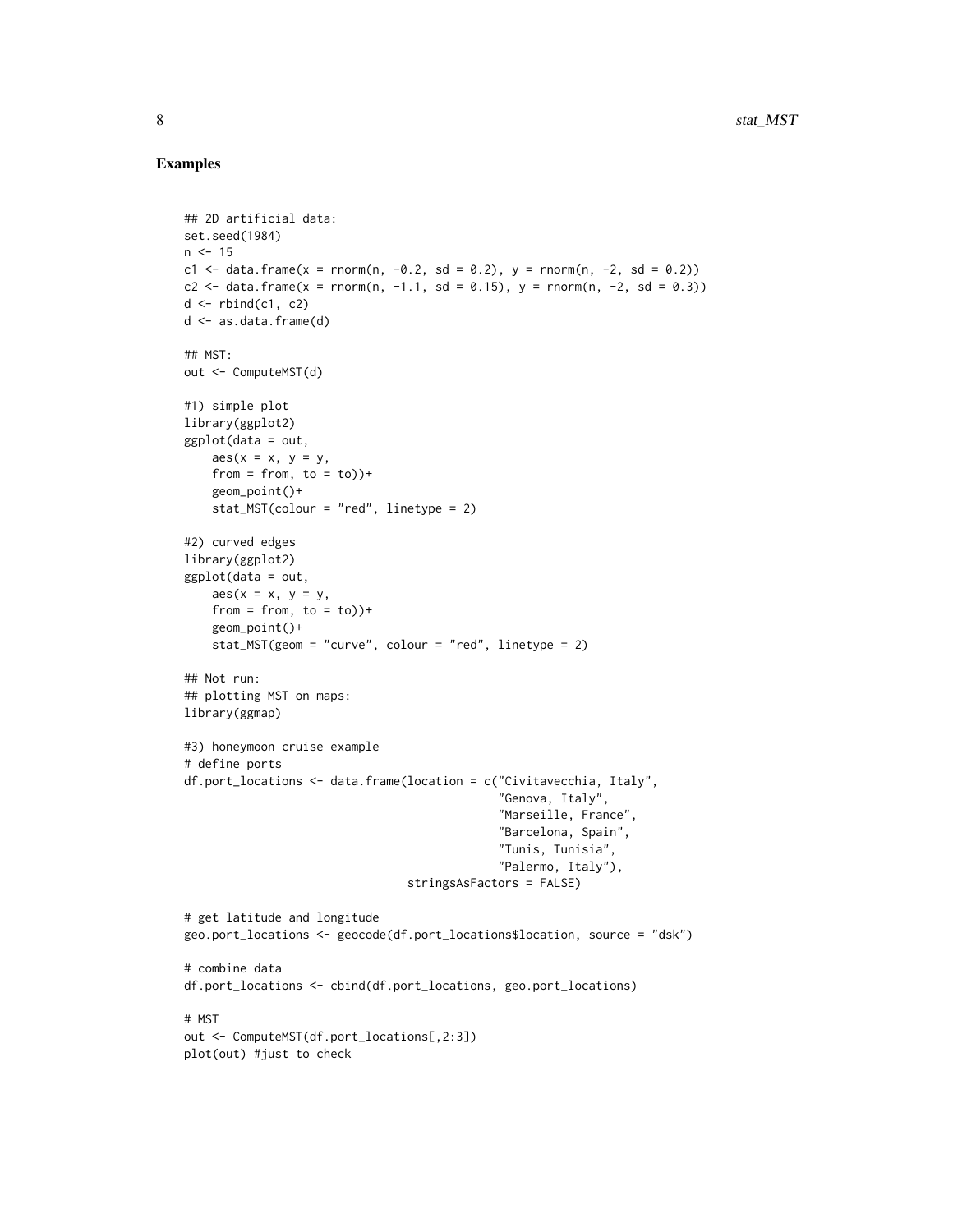```
# Plot
#' map <- c(\text{left} = -8, \text{ bottom} = 32, \text{ right} = 20, \text{ top} = 47)get_stamenmap(map, zoom = 5) %>% ggmap()+
 stat_MST(data = out,
         aes(x = lon, y = lat, from = from, to = to),colour = "red", linetype = 2)+
 geom_point(data = out, aes(x = lon, y = lat), size = 3)
#4) World Map travels:
library(ggplot2)
library(ggmaps)
country_coords_txt <- "
  1 3.00000 28.00000 Algeria
  2 54.00000 24.00000 UAE
  3 139.75309 35.68536 Japan
  4 45.00000 25.00000 'Saudi Arabia'
  5 9.00000 34.00000 Tunisia
  6 5.75000 52.50000 Netherlands
  7 103.80000 1.36667 Singapore
  8 124.10000 -8.36667 Korea
  9 -2.69531 54.75844 UK
  10 34.91155 39.05901 Turkey
  11 -113.64258 60.10867 Canada
  12 77.00000 20.00000 India
  13 25.00000 46.00000 Romania
  14 135.00000 -25.00000 Australia
  15 10.00000 62.00000 Norway"
d <- read.delim(text = country_coords_txt, header = FALSE,
  quote = "'', sep = "'', col.names = c('id', 'lon', 'lat', 'name'))
out <- ComputeMST(d[,2:3])
country_shapes <- geom_polygon(aes(x = long, y = lat, group = group),
  data = map_data('world'), fill = "#CECECE", color = "#515151",
  size = 0.15ggplot()+ country_shapes+
  stat_MST(geomdata = out, aes(x = lon, y = lat, from = from, to = to),
    color = "red", linetype = 2)+geom\_point(data = out, aes(x = lon, y = lat), size=2)## End(Not run)
```